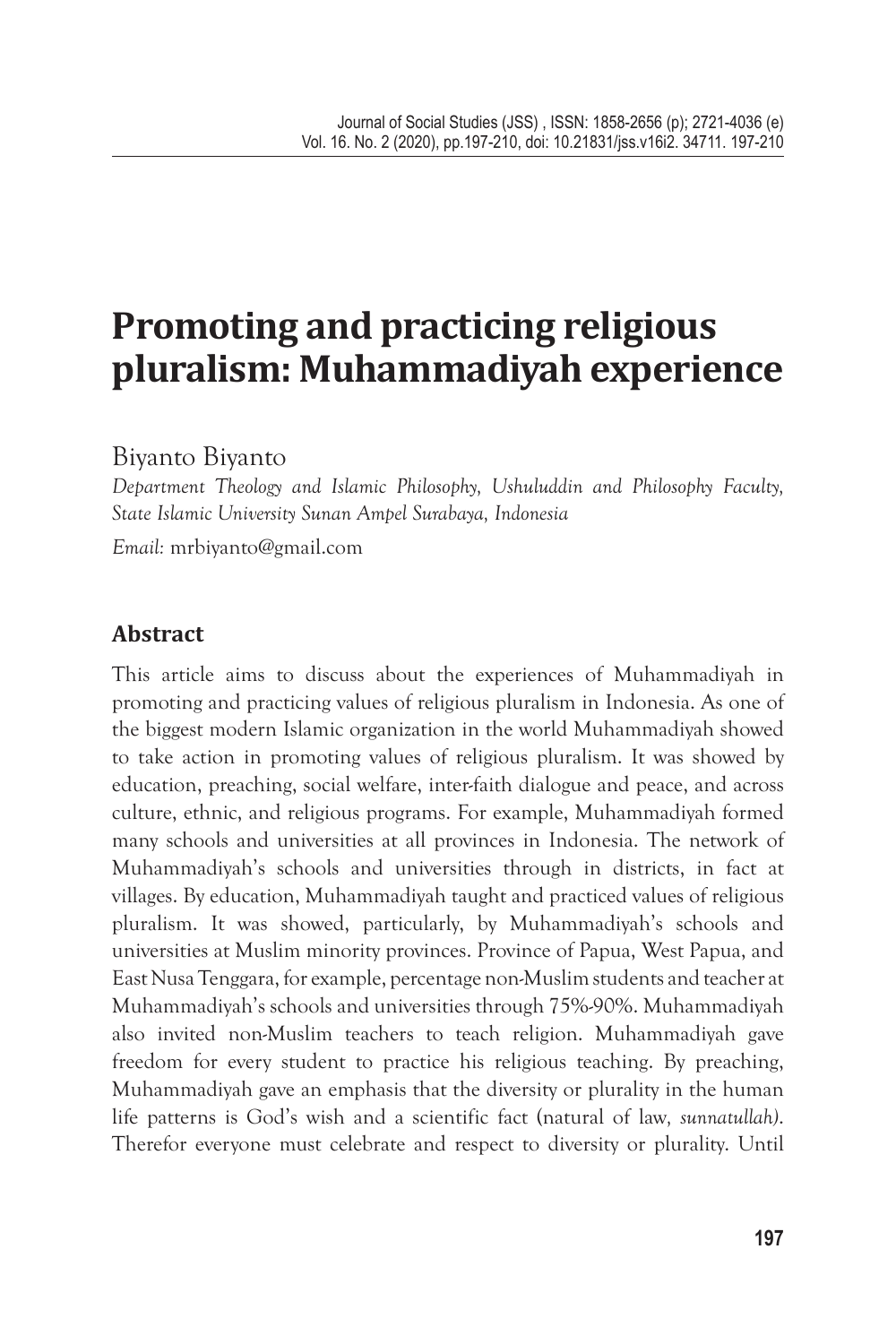now Muhammadiyah still active inter-faith dialogue and peace with religious leaders in Indonesia, even in the world. Muhammadiyah also does programs to against terrorism. The leaders of Muhammadiyah also involved peace building programs ini the world. Promoting values of religious pluralism by Muhammadiyah is very important because Indonesia is a multicultural state in ethnic, culture, and religion.

**Keywords:** *Diversity, Values of Religious Pluralism, Muhammadiyah Experience* 

#### **Introduction**

One of the themes raised by many Moslem thinkers in the contemporary era, as said Charles Kurzman, is rights of non-Muslim. This theme is very relevant with religious pluralism discourse. The other themes are against theocracy, democracy, rights of women, freedom of thought, and progress. (Kurzman, 1998). Theme of religious pluralism is generally discussed in the context of inter-religious *ummah* and inter-school of thoughts in a religion. Based on this thought, the religious pluralism discourse had actually appeared during the beginning era of Islam development, especially when the process of conquest (*al-futuhat*) by the Muslim over non-Muslim *ummah* happened. The interaction among the *ummah* of Islam in the period got some *sharia* legitimation, meaning that the non-Muslims rights, especially Jews and Christians in performing their religion teachings were assured as long as they gave loyalty and paid tributes to the ruling Islam leaders. This fact of history shows that since the beginning, some awareness among the circles of the Islam leaders have appeared in order to build a harmonious life order above the cultural, tribal, and religious plurality.

In the context of the Muslim elites in Indonesia, the religious pluralism discourse has also been much discussed. Especially, the Council of Indonesian Ulama (*Majelis Ulama Indonesia*, *MUI)* in its seventh national meeting held on July 26-29, 2005, issued a *fatwa* (a binding ruling in religious matters) on the deviation to the secularism, pluralism, and liberalism. These three views in the MUI's perspective and their critics are called "Sipilis". Pluralism the MUI has been considered as deviation is the view seeing that all religions are the same (Hasyim, 2015). Even, some figures of social and religious organizations also variously responded to the issue of the religious pluralism. Among them, some support and some reject the *fatwa*. Whereas Indonesia is multicultural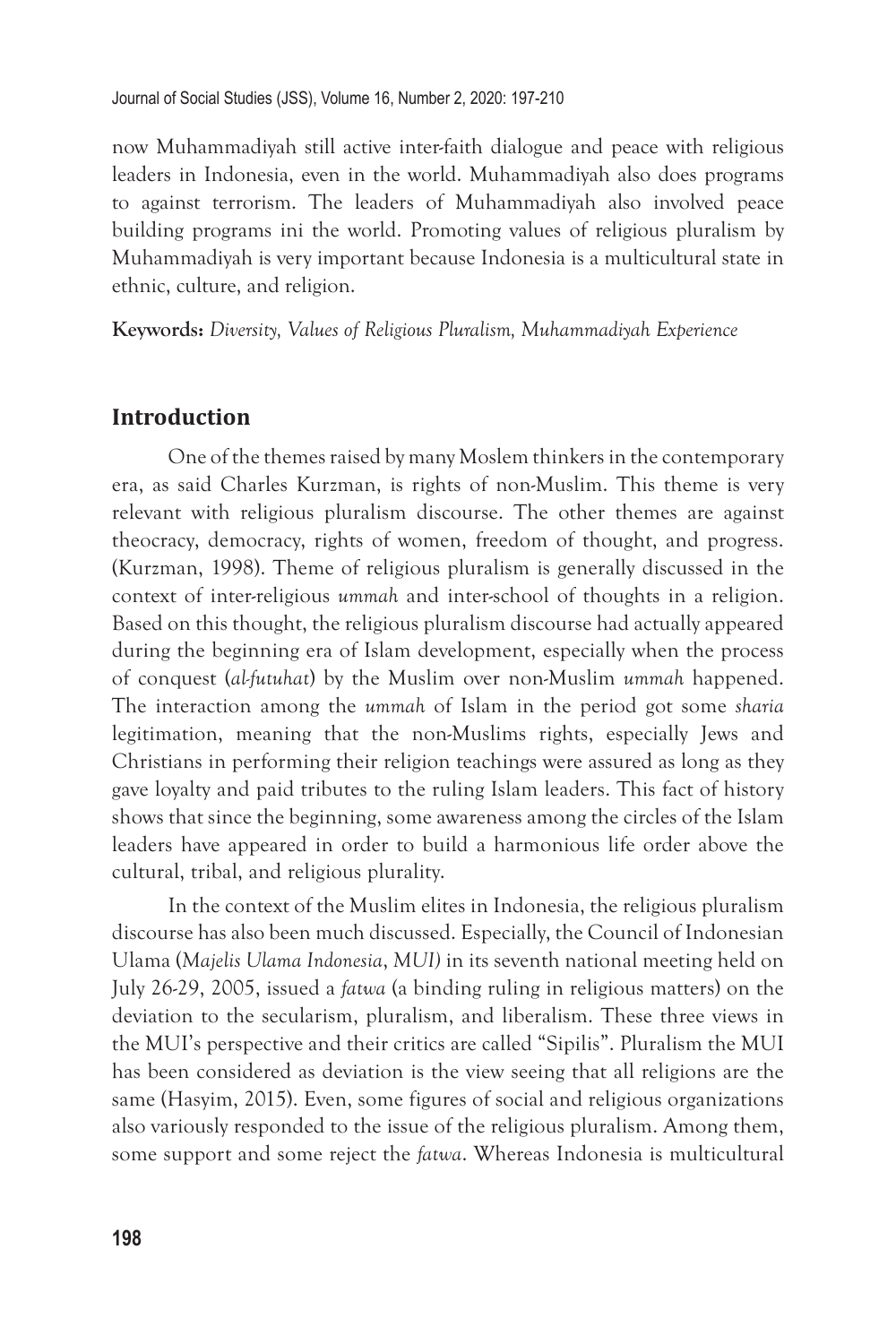state. Indonesia has more than 17.000 islands. There are over 300 ethnic groups and more than 700 living languages spoken in Indonesia. Plurality of society also is shown in religion. There are many religions in Indonesia.

As plural state, why Indonesia is able to keep diversity. Because, Indonesia has national ideology, namely *Pancasila* (Five Basic Principles). The substance of five principles of Pancasila are: (1) Belief in the one and only God, (2) humanity, (3) unity, (4) deliberative consensus, and (5) social justice. In *Pancasila* there is national motto, "Unity in Diversity" (*Bhinneka Tunggal Ika*). Indonesia also has many religious organizations as pillars of civil society, one of them Muhammadiyah. Muhammadiyah is one of the biggest modern Islamic organizations in Indonesia. Muhammadiyah has positively responded to the religious pluralism discourse. It states that plurality is a fact, even, a part of the God's design. Therefore, earthing the religious pluralism values is a necessity. Figures such as Ahmad Syafii Maarif (born, 1935), Din Syamsuddin (born, 1958), Amin Abdullah (born, 1953), Haedar Nashir (born, 1958), Abdul Munir Mulkhan (born, 1946), and Moeslim Abdurrahman (1948-2012), may be called to represent the groups of the Muhammadiyah thinkers who really appreciate the idea of the religious pluralism. Therefore, the aim of this writing is to describe some experiences from Muhammadiyah in promoting and practicing values of religious pluralism in Indonesia.

#### **Literature Review**

Besides religious pluralism, there are also various terms used in some literatures to show the diversity phenomenon in religiousness. The figures such as Richard Huges Seager (Seager, 1993), Thomas Dean (Dean, 1995), and Kosuke Koyama (Koyama, 2016), are those who make use of the term religious diversity (Parsons, 1993). Such various uses show that pluralism has been one of the themes that have been discussed by a lot of inter-religious thinkers. Therefore, it is not exaggerated when Harold Coward states that pluralism is a challenge each religion faces at present. Even, referring to the religiousness tradition, each religion turns out having various doctrines and experiences in facing the pluralism problem (Coward, 1985). Thus, pluralism means that a religion cannot close itself anymore and consider that its teachings and the ritual system are the most valid ones.

In this present context, the discourse of pluralism is not only discussed in terms of the reality of the diverse and complex society, consisting of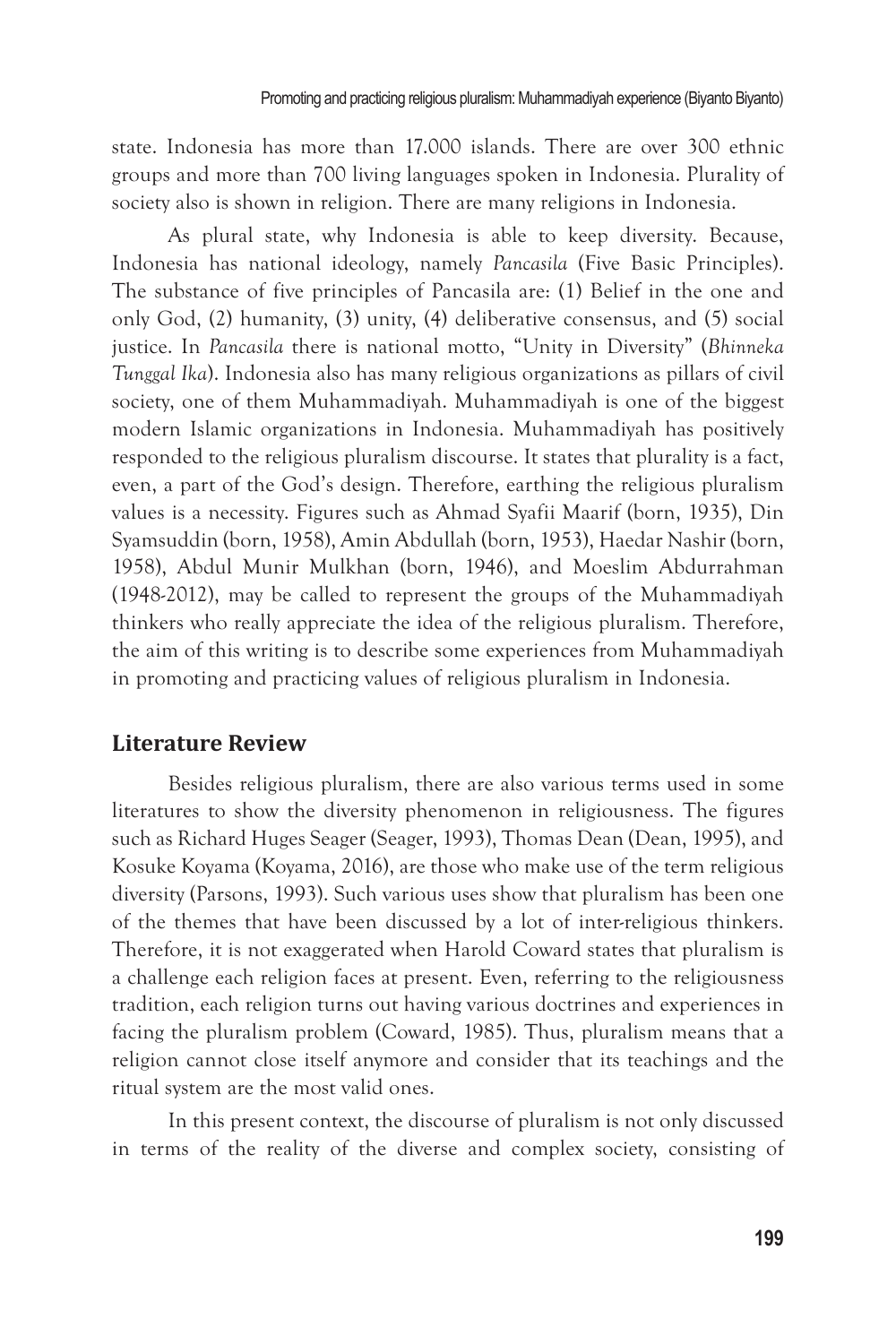various races and religions, but also in the context of building some genuine engagement of diversities within the bounds of civility. Even, it can be said that pluralism is a necessity for saving the human beings that may be made among others through the mechanism of supervising and balancing among any groups in the society. It means that this perspective places pluralism as a religious typology which is the further stage of inclusivism. Inclusivism necessitates an understanding that other religions possess similarities so that there is a desire to have a meeting point among the religions. Different from inclusivism, pluralism exactly recognizes the differences (Misrawi, 2007).

It is in this context that pluralism may be considered as a continuance from inclusivism since it sees each religion possess a unique reality. Then, here pluralism is present to build some tolerance amid the religious differences and diversities. The problem of diversity is not only experienced by Islam, but also realized by other religions. Therefore, Harold Coward states that pluralism may actually be found out in each religion. According to Harold, great religions, Judaism, Christianity, Islam, Hinduism, and Buddhism, clearly have normative teachings and historical experiences in facing the society's plurality problem (Coward, 1985). But, in John Hick's perspective, Islam seems to have a clear view on pluralism. According to John Hick (1922- 2012), it is because Islam has a doctrine on the scribers (*ahl al-kitab*) covering Judaism and Christianity (Hick, 1989: 197-199). Among the thinkers of Islam, the discourse of the scribers is also debated so that this issue seems to be controversial.

So, how the elit groups of Muhammadiyah respond to religious pluralism? One of them, Kuntowijoyo (1943-2005) said that pluralism may be typified into two, negative and positive pluralism (Kuntowijoyo, 2001: 287). The term "negative pluralism" is used to show one's very extreme religious attitude. This extreme attitude for example is shown by statement that a religion is like to wear clothing so that one may replace it any time with another. In the mind of the conceivers and builders of this negative pluralism, they acknowledge that there are many religions. Principally, this statement is in line with the existing reality. But stating that a conversion of religion naturally happens as easily as replacing clothing of course may result in some controversies. Pluralism is said to be negative if there is someone viewing that it is not necessary to hold his religious faith firmly.

Meanwhile, positive pluralism is a religious attitude respecting to the opinions, ways of life and faiths. When explaining this positive pluralism,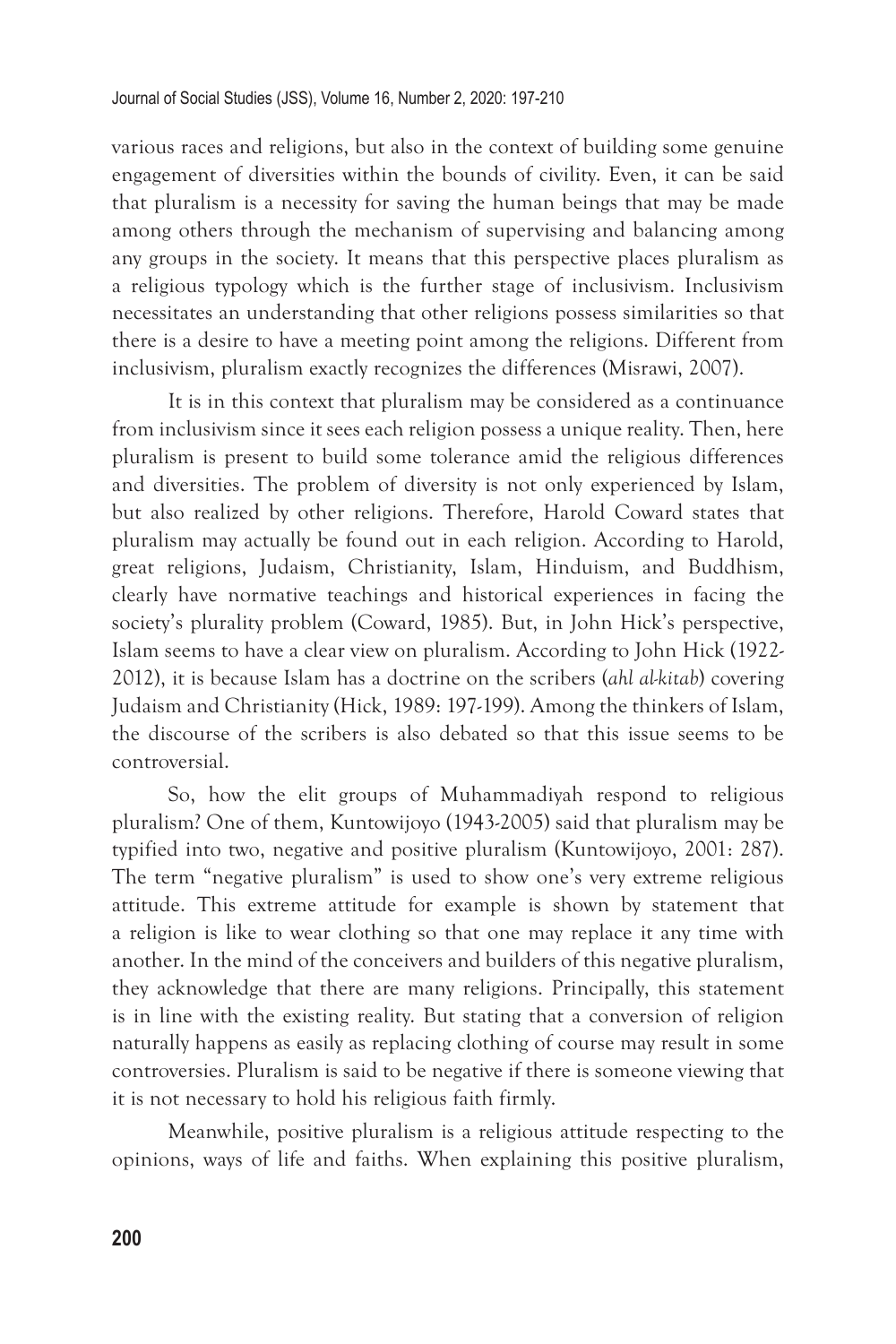Kuntowijoyo exemplified his own experiences when he was studying abroad. For instance, when there was an announcement of a beer party, he came to the party by bringing coca cola with him. If he found out that his friend living in the same apartment with him was addicted to beer, he was willing to accompany him to come to a restaurant to buy beer. Even, when asked whether his refrigerator may be used to store beer, he answered "yes" as long as he was not asked to drink beer. It turns out that America which is very plurality in the human life patterns according to Kuntowijoyo still give opportunities to the development of this positive pluralism (Kuntowijoyo, 2001).

Meanwhile, Nurcholish Madjid (1939-2005) gives an emphasis that the diversity or plurality in the human life patterns is God's wish and a scientific fact. According to Nurcholish, pluralism is a value system requiring human beings to respect forms of plurality by accepting plurality as a reality and then doing some kindness in accordance with each personal disposition (Madjid, 1992). In this context, Nurcholish suggests that the ummah of Islam applies a principle called an internal relativism principle. The character of this internal relativism according Nurcholish may be used as a way out for the ummah avoid an absolutism claim for oneself and his own group. This principle is stated by Nurcholish in the context of building Muslim Brotherhood (*Ukhuwah Islamiyah*) in Indonesia (Madjid, 2000).

It is through the brotherhood spirit that one should change any differences into a positive base of the life attitude, such as doing a race for goodness (*al-khairat*). This condition may be realized if an attitude of respecting and appreciating any differences among the members of the society grows well. According to Nurcholish, Indonesia possessing the greatest amount of Muslims in the world may offer itself as a lab for developing religious tolerance and pluralism. Besides, the ummah of Islam in Indonesia is trying hard to bring Islam into positive and constructive dialogues in line with various demands of places and time. Nurcholish also uses some verses of the Holy Qur'an as a base to build pluralism values (QS. *al-Hujurat/*49: 11-13).

The law of difference according to Nurcholish is God's determination for human beings. Even, the law also prevails for those with each biographical, social, and cultural background believing in God. Therefore, brotherhood based on belief (*ukhuwah imaniyah*) under a diversity framework is really suggested by Allah SWT (QS. *al-Hujurat/*49: 10). Since difference is God's determination, each person should be really (*ijtihad*) trying to look for, to understand, and to catch the truth. Nurcholish, citing Ibn Taymiyah (1263-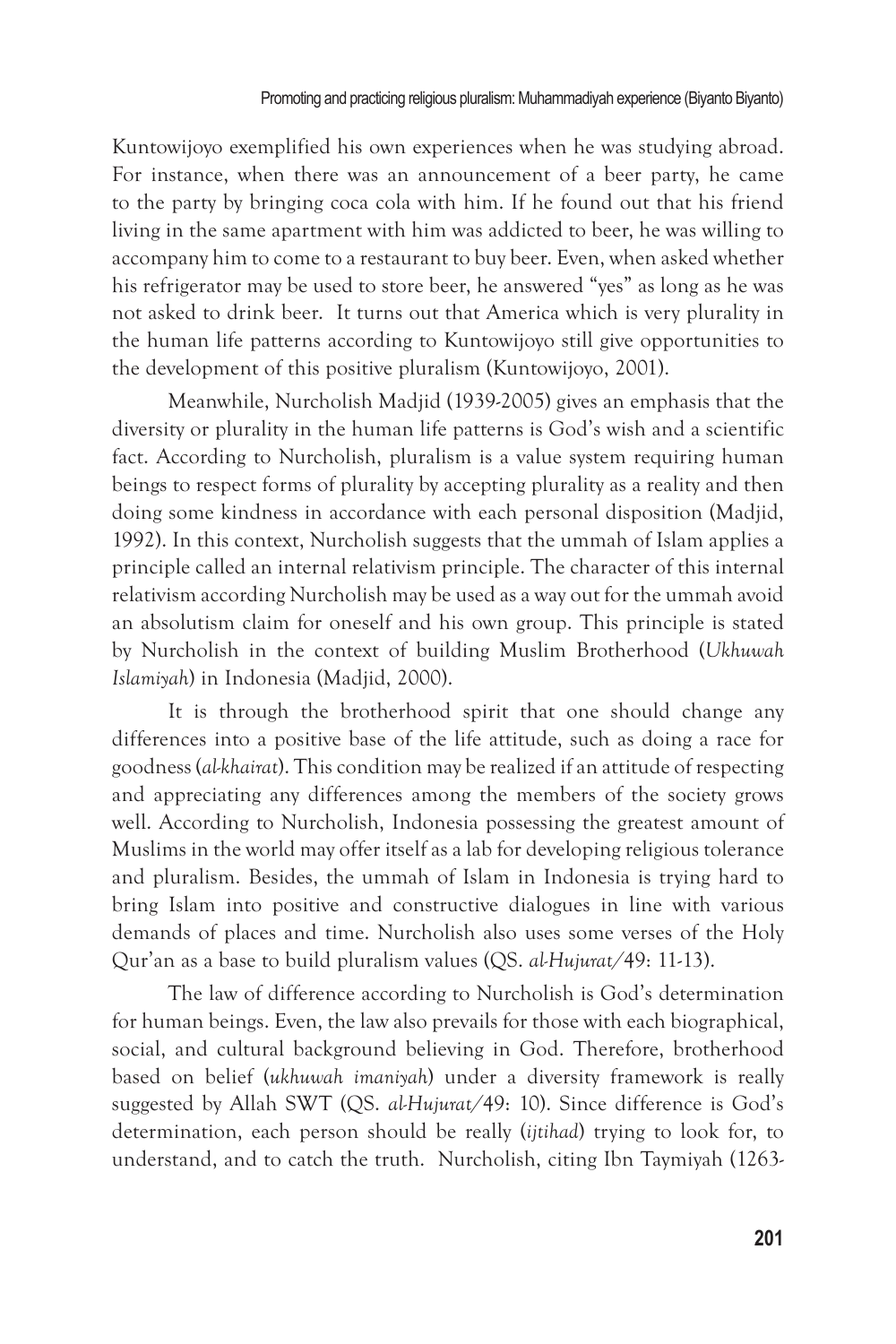1328) states that those who are doing *ijtihad* cannot be blamed, since if their *ijtihads are* right*,* they will get multiple rewards from God. Whereas, if their *ijtihad* is wrong, they will still get the reward, although the reward is just one. Therefore, the freedom of thinking, of speech, and of gathering without any suspicion among groups of society should always be maintained.

A scientist, who is also called the Father of Comparative Religion in Indonesia, Abdul Mukti Ali (1923-2004), also proposes a typology of the religious pluralism. According to Mukti Ali, plurality is a reality which is clearly seen. In Indonesia, many religions may also be found out. Even, there are six official religions in Indonesia, namely Islam, Christian, Catholic, Hinduism, Buddhism, and Confusius. Each religion must teach different ways of life. It is the believer's faith to understand God's teaching. Since Indonesian people live in a plural society, a way towards harmony in religious life is needed.

Moreover, Mukti Ali shows some choices that may be proposed to grow the religious pluralism values. *First*, there is an opinion stating that all religions are the same. It is called "syncretism". This syncretic pattern grows well not only in Indonesia but also in some other developing countries. In Indonesia, the syncretism becomes the main teaching of mystical groups. In the 1959 report of *Badan Kongres Kebatinan* (Mystical Congress Board), it is formulized that all conceptions of God are the aspects of the one Supreme, eternal, and unending God. All religions are aspects of a great way into one truth. This formula shows one of the pillars of the syncretic group's teaching.

The *second* pattern is called re-conception, meaning seeing through and reviewing one's religion in relation to others. This pattern requires an arrangement of a universal religion that fulfills all people and nations' needs by way of re-conception. This way is reached by stating that each person should believe in his own religion, but in each religion, one should enter elements of other religion into his own religion.

The *third* pattern is synthesis, meaning creating a new religion of which its elements are taken from various religions. It is done in order to make each believer feels that some of his religion teaching has been represented in the synthetic religion. By this way, each believer hopes that he may have a harmonious and peaceful life.

The *fourth* pattern is replacement, meaning that it is one's religion that is right, while others are wrong. Therefore, there will be some efforts that other believers should enter into one's religion. He is not willing if there are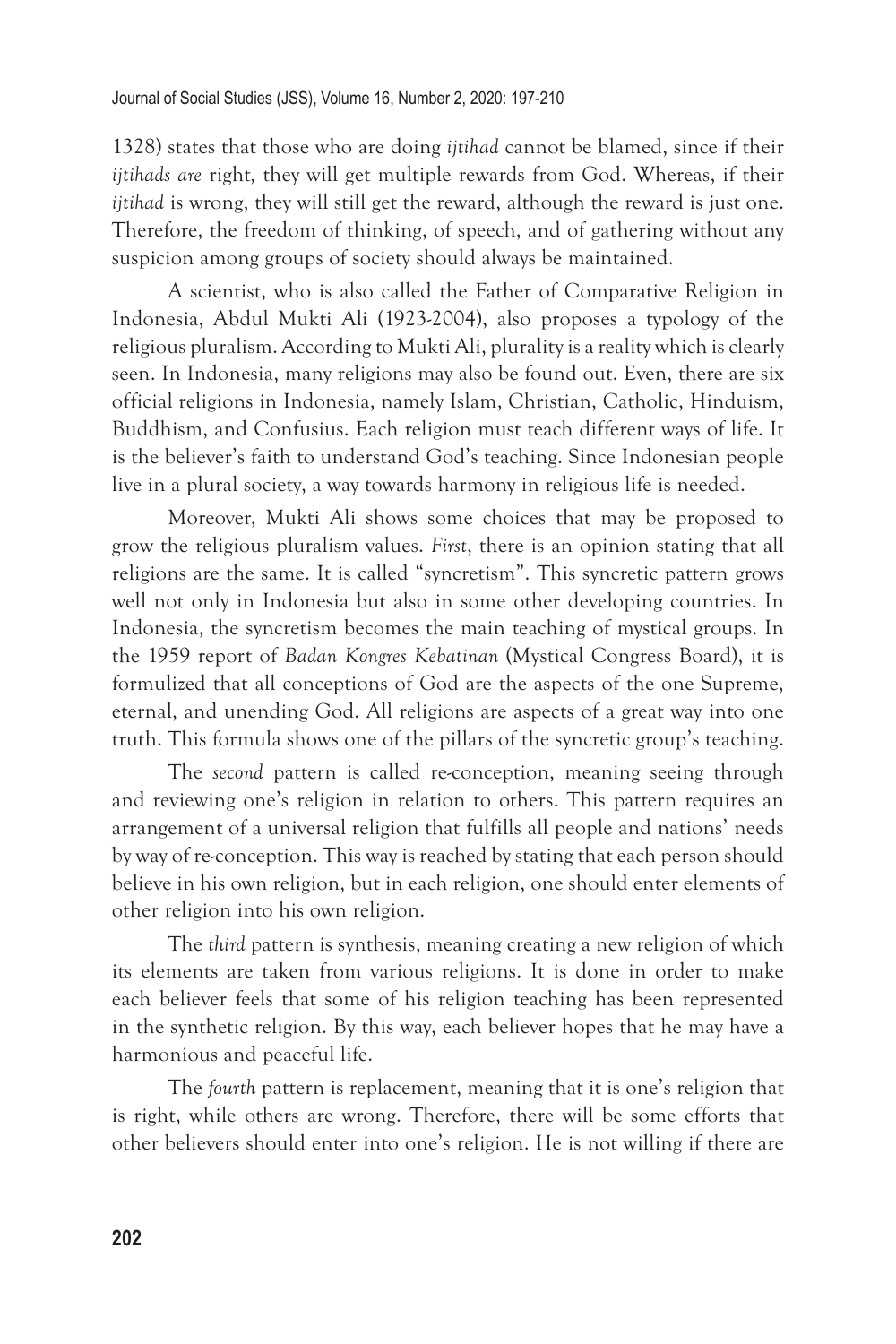other persons believing in different religions and faiths. Consequently, other religions should also be replaced with the religion one believes in order to create a harmonious life.

The *fifth* pattern is called *agree in disagreement.* This patter teaches that it is the religion one believes in is the best. But he lets other people believe that their religions are the best. This typology also teaches that each religion has differences and sameness. So, an attitude to grow in this matter is to respect one another among religion believers (Ali, 1992).

From the alternatives, Mukti Ali states that the agree in disagreement pattern is the most relevant for each believer. It is said that a religious person should believe that it is the religion one believes in is the best and the most right. And, others are let, or appreciated to believe the truth of the religion one believes in.

Another typology of pluralism is also proposed by Diana L. Eck (born, 1945), Professor of Comparative Religion and Indian Studies at Harvard University. According to Diana, a religious pluralism possesses four important characteristics; *first*, pluralism is not diversity alone, but *the energetic engagement with diversity*. A religious diversity is something given, while a religious pluralism is an achievement that should always be actively tried. *Second,* pluralism is not just tolerance, but *the active seeking of understanding a cross lines of difference*. *Third*, pluralism is not relativism, but *the encounter of commitments*. *Fourth*, pluralism is *based on dialogue*. Dialogue means involvement of two or more persons to speak and to listen to. Both are in a process to open their mind on the sameness of understanding and the reality of difference (Eck, 1993). Hence, what is important in this dialogue is the existence of commitments and willingness to share, to criticize and to be criticized.

# **Methods**

The method of this study was a literature review or library research. The data was collected with reading the books, the paths of the books, articles in journals, sources from the websites, and documents of Muhammadiyah. This study used the qualitative approach. According Lawrence Neuman that qualitative style had some characteristics: (a) construct social reality, cultural meaning; (b) focus on interactive processes, events; (c) authenticity is key; (d) values are present and explicit; (d) situationally constrained; (e) few cases, subjects; (f) thematic analysis; and (g) researcher is involved (Neuman, 2003). By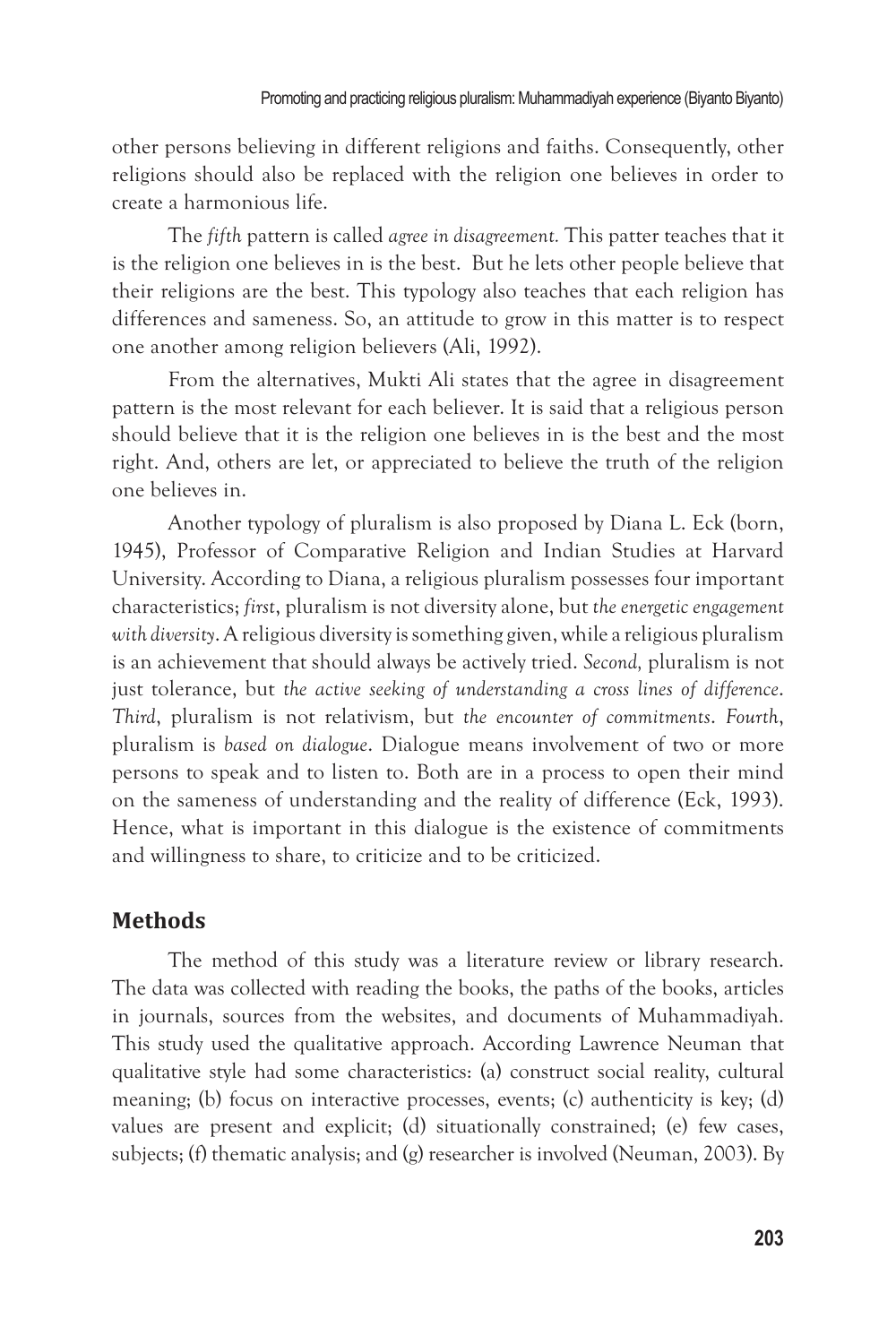Qualitative approach as Neuman said this study described the meaning of the views of Muhammadiyah about promoting and practicing religious pluralism in Indonesia.

### **Results and Discussion**

One of the Muhammadiyah important works dealing with the idea of religious pluralism is a book published by *Majelis Tarjih dan Pengembangan Pemikiran Islam* with the title of *Tafsir Tematik al-Qur'an tentang Hubungan Sosial Antar Umat Beragama* (Thematic Interpretation of the Holy Qur'an on The Social Relationship Among Religious *Ummah*) (henceforth, *Tafsir Tematik)* (Abdullah, 2000)*.* This is important since the theme of the actual social relationship among religious *ummah* is discussed. It is because there are many cases of intolerance among religious *ummah*. Indonesia during the post reform era is also colored with various cases of radicalism with religion nuances. Even, there are suicide bombing in various areas. Muhammadiyah as one the the greatest social religious organizations in this country clearly should give some positive contributions.

As a whole, the *Tafsir Tematik* consists of four parts. The *first* part the discussion of the principles of the relationship among religious *ummah*. In this part, an interpretation on a number of verses that may be understood as the recognition of Islam to the fact of the religion diversity is presented. A commitment to realize a peaceful coexistence in the relation among religious *ummah* also exists. The *second* part talks about how to maintain good relations and cooperation among religious *ummah*. The *third* part is the discussion of the Holy Qur'an on the scribers. The last part discusses about marriages between brides and bridegrooms possessing different religions according to the Holly Qur'an. Some discourses developed in the *Tafsir Tematik* should be appreciated because it is relevant with the problems of pluralism in the contemporary era, especially in Indonesia.

The explanation of the religious pluralism and of the response to it is discussed at the first part of the book. It is said that pluralism in the study of theology possesses three interpretations. *First* pluralism means a fact that the religious *ummah* is plural. In the context, pluralism means actual plurality, especially the Indonesian government recognizes many religions and faiths.

*Second*, pluralism has a political connotation of which the meaning is synonymous with secularism. In this case, secularism may have two meanings;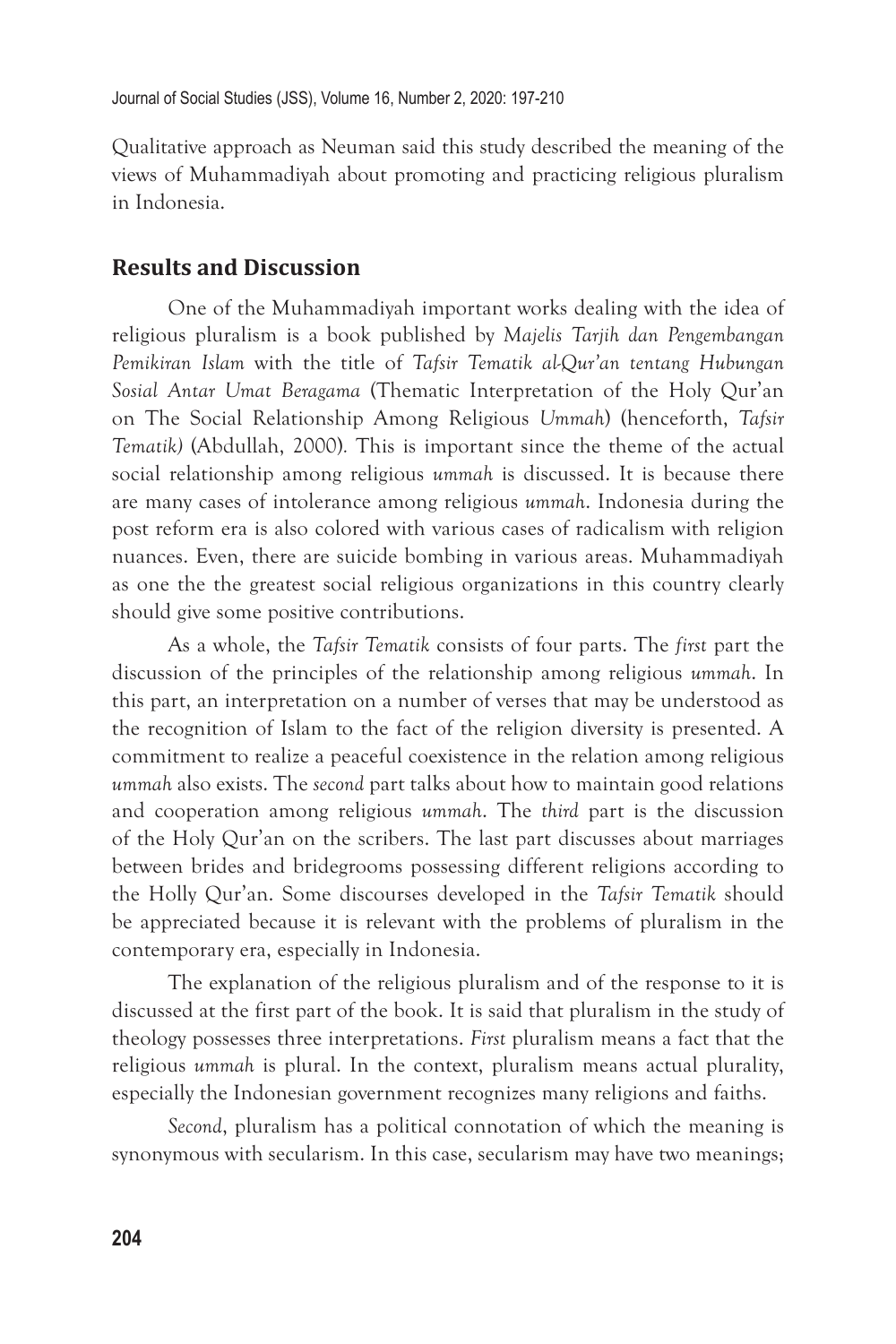(1) separating religion from public affairs and also reflecting an anti-religion phenomenon, (2) the state that does not identify itself to a certain religion, but that respects and gives opportunities to all religions to develop. The policy made by the Indonesian government on the existence of religions reflects the development of secularism under the second meaning. *Third*, the term plurality refers to a view stating that all religions at last lead towards one same truth (Abdullah, 2000).

As one pillar of the civil society, Muhammadiyah is committed to present the feature of modern plurality. The face of Indonesian Islam should be brought toward a moderate form. This awareness may be observed through actions Muhammadiyah has done in the recent years. In the Tanwir meeting held in Yogyakarta, dated from April 26-29, 2007, some problems dealing with the nationality roles of Muhammadiyah, including its contribution to the development of the democratic cultures, human rights, environment, and cultural plurality were discussed. In its 47<sup>th</sup> Congress held in Makassar, dated on August 3-7, 2015, a concept of *Pancasila* state as a consensus of all elements of the nation was also formulized. The form of Indonesia state is considered to be final. For Muhammadiyah, it is high time for us to fill in this country with crediting achievements.

 According to one of its figures, Abdul Malik Fadjar (born, 1939), Muhammadiyah actually has a normative reference to lead its members to do their lives under pluralistically geographical and cultural environment (Fadjar, 2007). The base Malik Fajar said is a smart book serving as a guide to do daily lives. The book is *Pedoman Hidup Islami Warga Muhammadiyah* (*An Islamic Life Guide for the Members of Muhammadiyah*). This book has discussed the life of family, society, and state, environment preservation, and the life of the art, and culture.

Another figure, Sudibyo Markus, states that the nationality roles of Muhammadiyah actually may be observed since the establishment of this organization. Many of its activities have been directed to the fields of missionary endeavors, education, health and social welfare that directly deal with the life of society, nation and state (Markus, 2007). Although Alwi Shihab (born, 1946) in his research states that one of the factors of the birth of Muhammadiyah is to dam up the flow of Christianization, but it does not mean that Muhammadiyah does not respect the religious and cultural plurality. Various dialogues made by the founding father of Muhammadiyah, KH Ahmad Dahlan (1868-1923), with a number of Christian missionaries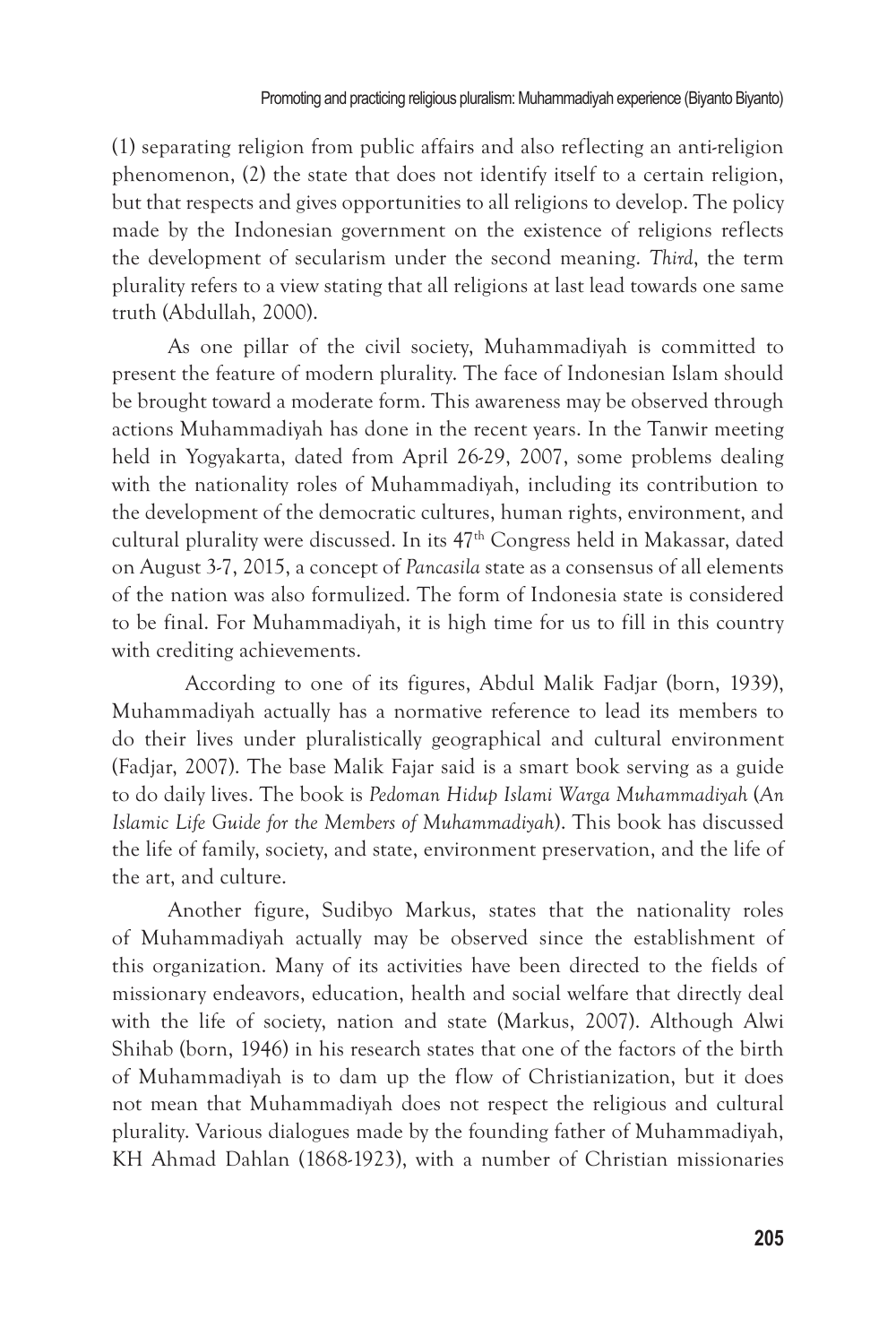show commitments of the founding father to build a more dialogical interreligion relationship.

From the beginning, not only has Muhammadiyah made inter-religion associations, but also shown a very open organization. The relationship between Muhammadiyah and Budi Utomo, an organization pioneering the national resurrection with "nationalism-Java" ideology shows the openness character. A good relationship with Budi Utomo was also shown through the willingness of this organization to invite Ahmad Dahlan to give a speech in front of the Congress participants in 1917. The participants were so interested in the speech that some of them asked him to give lectures on religion and also to open branches of Muhammadiyah in their regions. As a result, it is not surprising that in 1920, Muhammadiyah had succeeded in reaching areas all over Java Island (Arifin, 1990).

Beside maintaining good relationships with religious organizations such as sufi order (*tarekat*) in Islam, Muhammadiyah are also open with non religious organizations. Even, with a communist-bowed organization such as ISDV (*Indische Social Demochratische Vereeniging*), Muhammadiyah also built a good relation. It was proved by the fact that Ahmad Dahlan also invited the figures of ISDV and chairman of the Communist Party of Indonesia such as Semaun (1899-1971) and Darsono (born, 1897) to give speeches in the Open Meeting of Muhammadiyah held in Kauman, Yogyakarta (Arifin, 1990). The facts show that Muhammadiyah whishes to develop a culture of inter-ethnic and religion dialogues. This shows the basic character of Muhammadiyah, open to plurality.

At present, Muhammadiyah is also trying to develop an openness culture. The spirit of openness certainly will be meaningful to its members, especially those who live in minority areas. Sudibyo told that there are some Muhammadiyah schools located in the Christian majority areas such as East Nusa Tenggara, West Papua, and Papua. There are many Christian students in Muhammadiyah schools at that provinces. Therefore, there is a joke that "there are many pastors who are alumni of Muhammadiyah schools." It is because 75-90% of the students in the Muhammadiyah schools and universities are Christians. The interesting, Muhammadiyah always invite the Christianity teacher to teach Christian students. The phenomenon shows the basic character of Muhammadiyah, has open attitudes and respects cultural and religious diversity.

Some efforts to build inter-religious, ethnic, and cultural relationships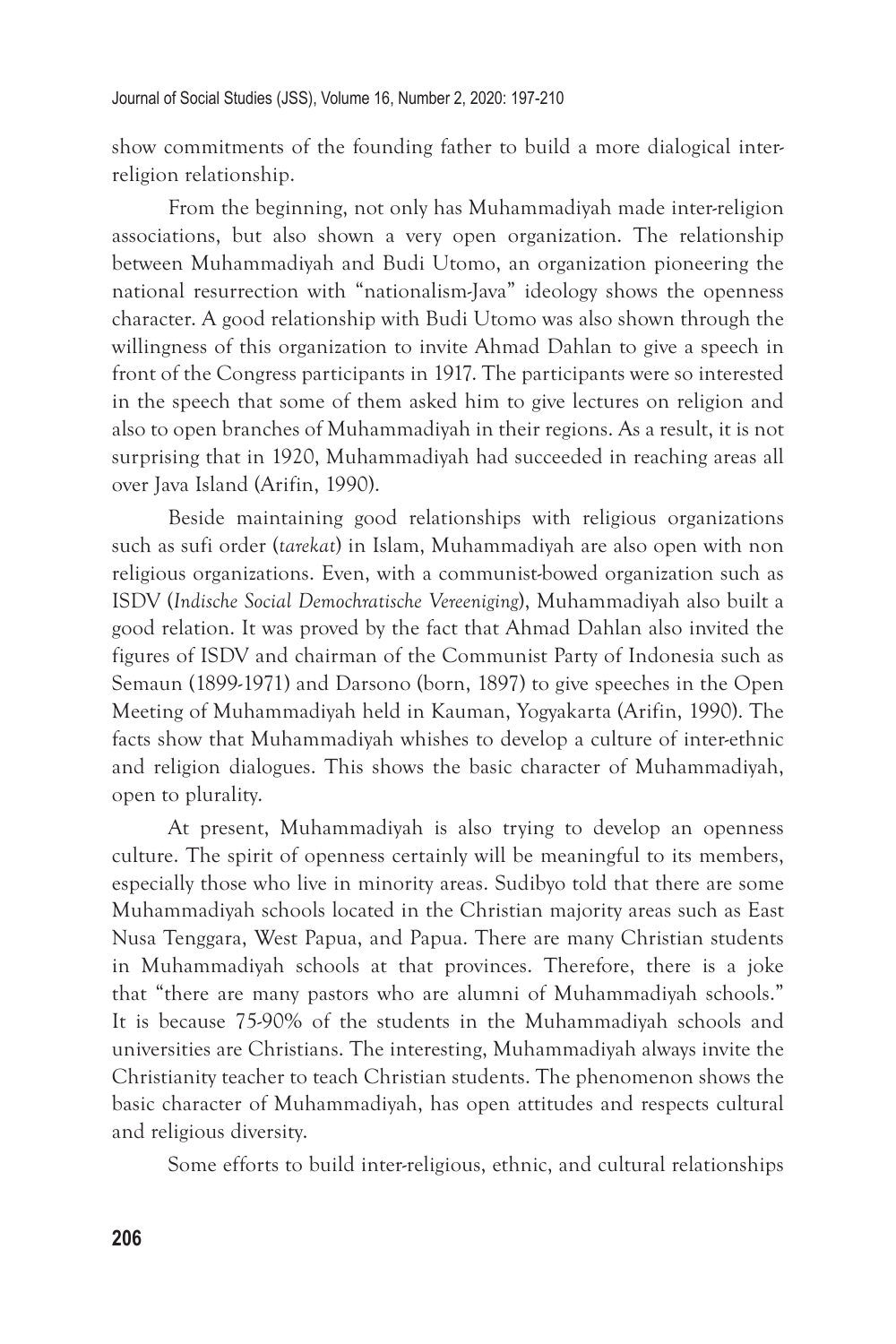have always been being made by Muhammadiyah up to now. Pioneering spirit of Muhammadiyah in various international multicultural forums such as *World Peace Forum* (WPF), *Asian Committee on Religions and Peace* (ACRP), and *World Committee on Religions and Peace* (WCRP), shows strong whishes of Muhammadiyah to earth religious pluralism values. Din Syamsuddin (Head of Central Board Muhammadiyah in 2005-2015) still has occupied the presidents of WPF, ACRP, and WCRP. Din states that the institutions he leads have members of leaders, thinkers, religious elites, and scholars from all over the world (Sukma, 2006).

Periodically, Muhammadiyah and WPF also make joint programs. One of them is an activity made in August, 2006 with the theme; *One Humanity, One Destiny, One Responsibility.* The theme was chosen to respond the world condition full of wars, conflicts, and violences. In 2012, the fourth WPF meeting with the theme of Consolidating Multicultural Democracy was held. This meeting shows the actions taken by Muhammadiyah in consolidating multicultural democracy so that an inter-ethnic, cultural and religious dialogical relationship may be maintained. Actions taken by the youth of Muhammadiyah to earth the religious pluralism values are also seen through NGOs such as Maarif Institute for Humanity and Culture, Youth Intellectual Network of Muhammadiyah (*Jaringan Intelektual Muda Muhammadiyah*, JIMM), al-Maun Foundation, and Center for Dialogue and Cooperation among Civilization (CDCC).

Maarif Institute may be said to be an embryo of almost all NGOs with the bases of the youth of Muhammadiyah. Maarif Institute was established in 2002, when Ahmad Syafii Maarif became the General Head of Central Leader of Muhammadiyah. Beside Syafii Maarif, there are popular figures as the founders of Maarif Institute such as Haedar Nashir, Moeslim Abdurrahman, Jeffrie Geofannie (born, 1967), Rizal Sukma (born, 1964), and Suyoto (born, 1965). In the statute of the establishment it is stated that Maarif Institute is committed to the cultural movements in the Islam, humanity, and Indonesia context. Some contemporary issues dealing with humanity problems such human rights, pluralism, gender, and inter-religion and civilization dialogues become the concern of Maarif Institute. Today, Muhammadiyah active interfaith dialogue and peace with religious leaders in Indonesia, even in the world. Muhammadiyah also does programs to against terrorism and radicalism.

Under leadership Haedar Nashir and Abdul Mukti, Muhammadiyah proposed programs for strengthening of religious moderation (*wasatiyyah*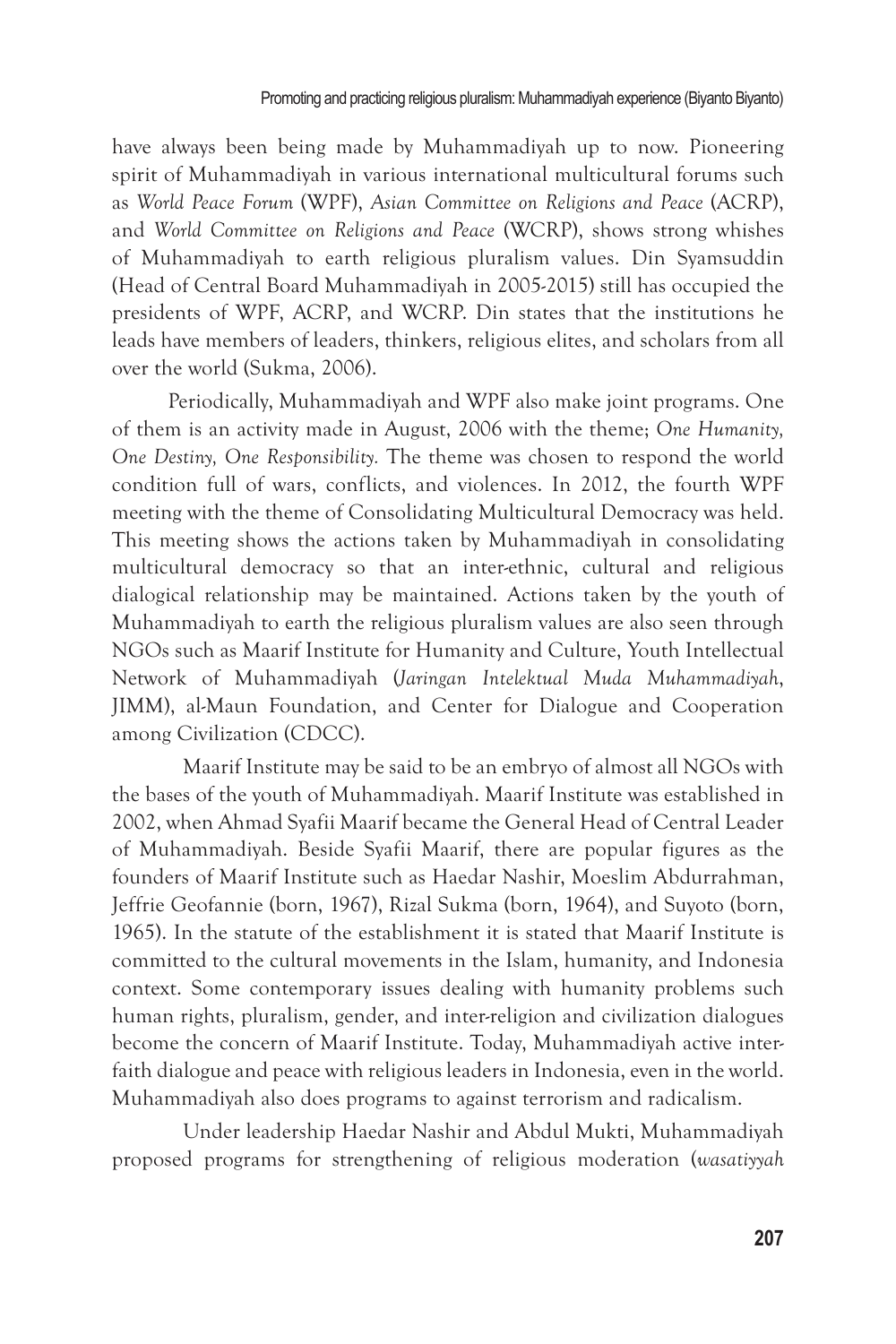*Islam*) to replace deradicalization that be done by government. Muhammadiyah also involved actively peace building programs in the world, for example in South Thailand, South Philippines, and Myanmar. At the world level Muhammadiyah has partnered with international institutions such as USAID, AusAID, Muslim AID, UNICEF, Bill & Melinda Gate, Community of Sant'Egidio, Global Fund, and the Asian Muslim Charity Foundation (Biyanto, 2020). All partnerships are generally in the form of support for humanitarian work to help those who were victims natural and humanitarian disasters. Muhammadiyah helped them regardless of religion and ethnicity.

# **Conclusion**

Various activities Muhammadiyah has held show its commitment to present moderate and friendly face of Islam about religious and cultural plurality. Efforts to earth religious pluralism values have been made through the field of education, beside the actions taken by the figures of Muhammadiyah. The educational institutions of Muhammadiyah from the elementary, secondary to tertiary levels have maximized its roles as public services to educate the children from various ethnic groups, classes, and religions. The actions Muhammadiyah has taken in this field may be felt in areas with Moslem minority. It means, therefore, that Muhammadiyah has positively responded to the plural and multicultural challenges. Muhammadiyah also asks the government and foreign funding agencies to earth pluralism values all the time, and it also has intensified its activities to ask as many as possible individuals, societies, and institutions to present developed and moderate Islam. All of these show the actions Muhammadiyah taken as a civil society committed to promote religious pluralism values by education, preaching, social welfare, inter-faith dialogue and peace, and across culture, ethnic, and religious programs. Muhammadiyah taught values of religious pluralism with example, not only as knowledge or discourse.

# **References**

- Abdullah, M. A. et.all. (2000). *Tafsir tematik al-Qur'an tentang hubungan sosial antarumat beragama*. Yogyakarta: Suara Muhammadiyah.
- Ali, A. M. (1992). Ilmu perbandingan agama. In Daya, B. & Beck, H. L. (Eds). *Ilmu perbandingan agama di Indonesia dan Belanda*. Jakarta: INIS.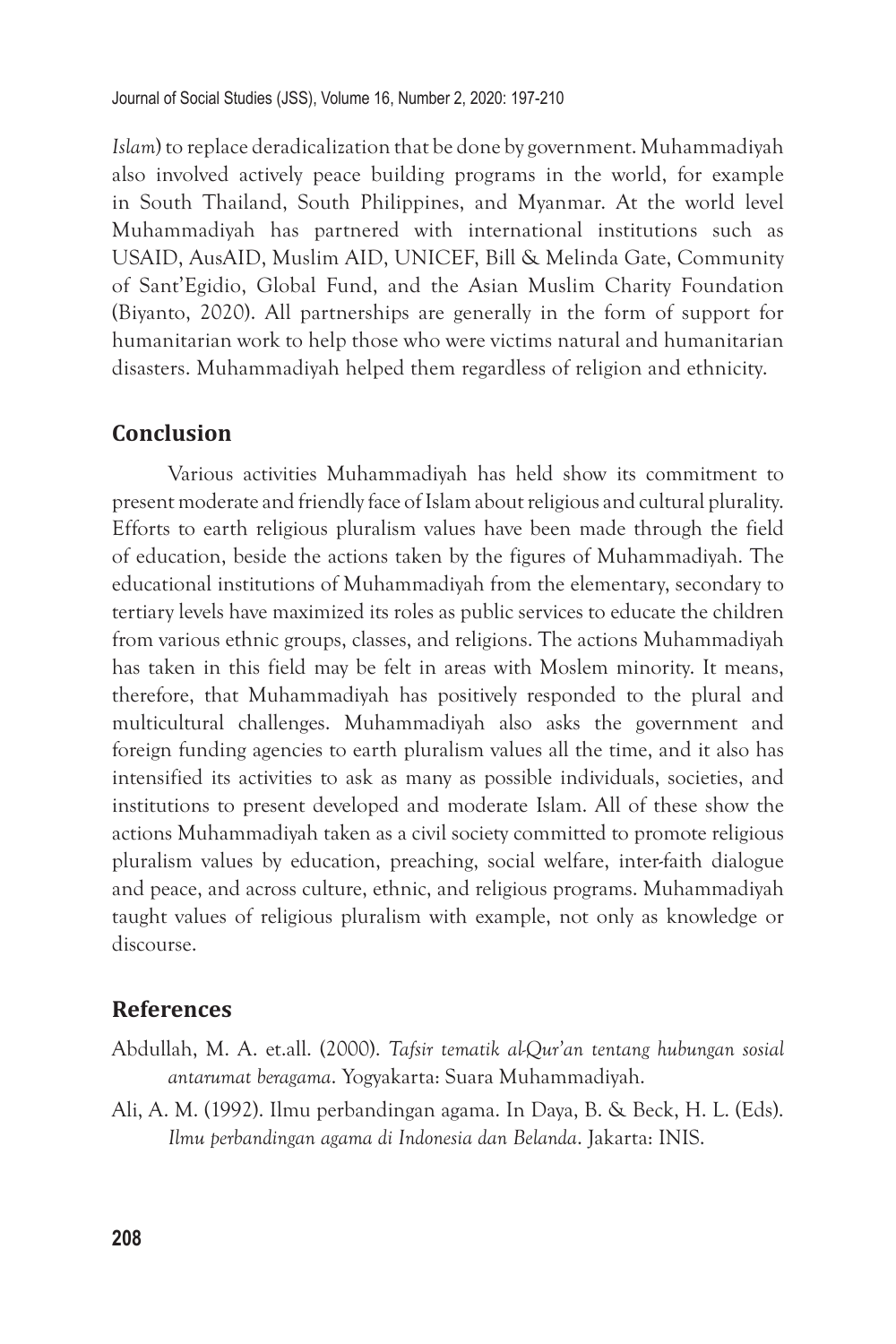- Arifin, MT. (1990). *Muhammadiyah potret yang berubah*. Surakarta: Institut Gelanggang Pemikiran Filsafat, Sosial Budaya, dan Kependidikan.
- Biyanto. (2020, June 12). Ta'awun Muhammadiyah. *Republika*, 4.
- Coward, H. (1985). *Pluralism challenge to world religion*. Maryknoll, NY: Orbis Books.
- Dean, T. (ed). (1995). *Religious pluralism and truth: Essays on cultural philosophy of religion*. Albany: State University of New York Press.
- Eck, Diana L. (1993). What is pluralism. *Nieman Reports God in the Newsroom Issue*, 47(2), 1-16.
- Fadjar, A. M. (2007). Muhammadiyah: Peran kebangsaan, dinamika perkembangan demokrasi, HAM, lingkungan, dan pluralitas budaya. In *Materi Tanwir Muhammadiyah*. Jakarta: Pimpinan Pusat Muhammadiyah, 87-90.
- Hasyim, S. (2015). Majelis Ulama Indonesia and pluralism in Indonesia. *Philosophy Social Criticism*, 41(4-5), 487-495. https://doi. org/10.1177%2F0191453714566547
- Hick, J. (1989). Trinity and incarnation in the light of religious pluralism. In Hick, J. & Meltzer, E. S. (Eds). *Three faith one God: A Jewish, Christian, Muslim encounter*. Albany: State University of New York Press.
- Koyama, K. (2016, July 8). *A theological reflection on religious pluralism*. In http:// www.findarticles.com/cf\_0/m2065/2\_51/56063939/print.jhtml.
- Kurzman, C. (Ed). (1998). *Liberal Islam: A sourcebook*. Oxford: Oxford University Press.
- Kuntowijoyo. (2001). *Muslim tanpa masjid*. Bandung: Mizan.
- Madjid, N. (1992). *Islam doktrin dan peradaban*. Jakarta: Paramadina.
- Madjid, N. (2000). *Masyarakat religius.* Jakarta: Paramadina.
- Markus, S. (2007). Peran kebangsaan muhammadiyah dan dinamika perkembangan demokrasi, HAM, lingkungan, dan pluralitas budaya. In *Materi Tanwir Muhammadiyah*. Jakarta: Pimpinan Pusat Muhammadiyah, 91-95.
- Misrawi, Z. (2007). *Al-Qur'an kitab toleransi*. Jakarta: Fitrah dan Perhimpunan Pengembangan Pesantren dan Masyarakat.
- Neuman, W. L. (2003). *Social research methods: Qualitative and quantitative approaches*. Boston: Allyn and Bacon.